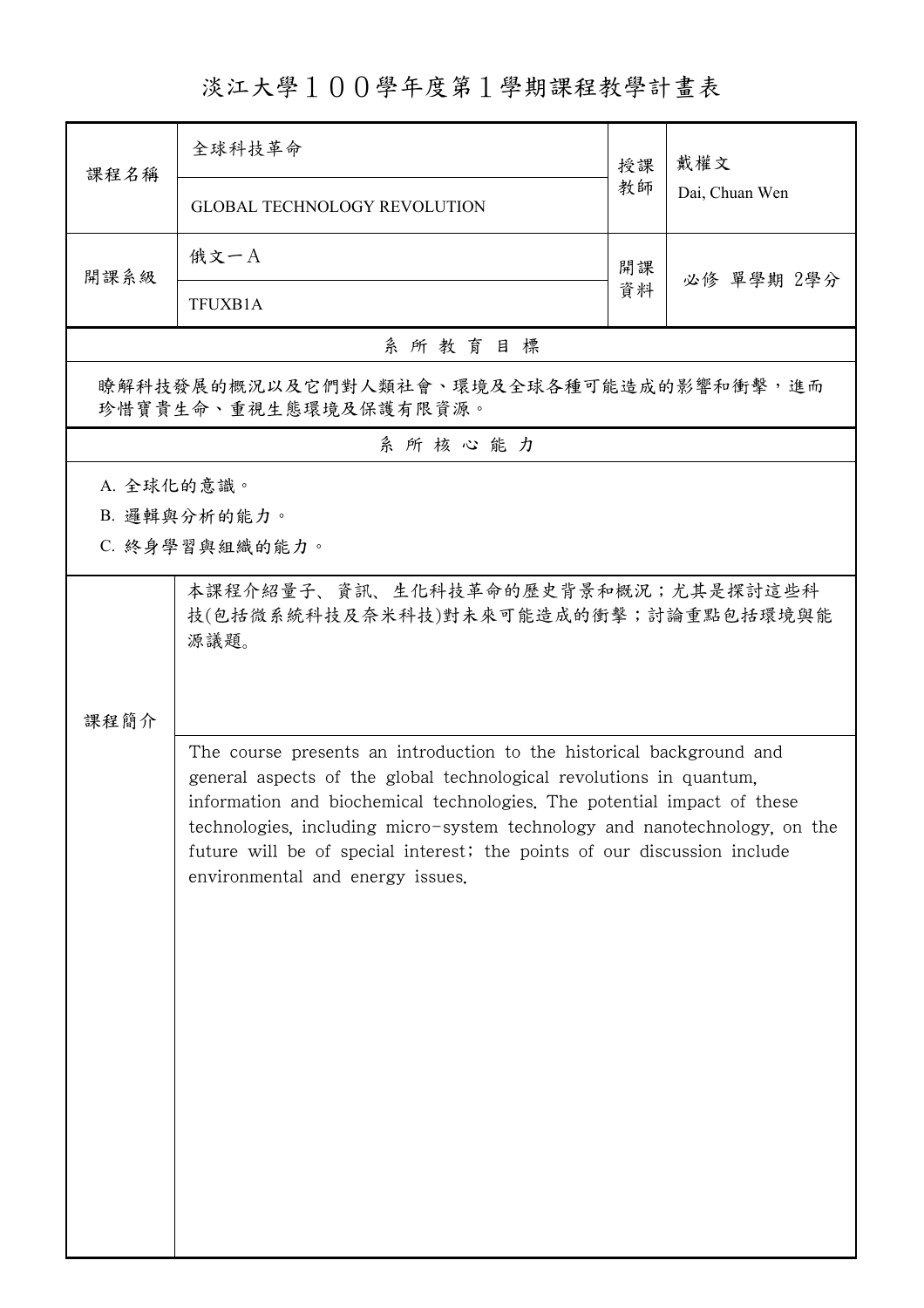本課程教學目標與目標層級、系所核心能力相關性

一、目標層級(選填): (一)「認知」(Cognitive 簡稱C)領域:C1 記憶、C2 瞭解、C3 應用、C4 分析、 C5 評鑑、C6 創造 (二)「技能」(Psychomotor 簡稱P)領域:P1 模仿、P2 機械反應、P3 獨立操作、 P4 聯結操作、P5 自動化、P6 創作 (三)「情意」(Affective 簡稱A)領域:A1 接受、A2 反應、A3 重視、A4 組織、 A5 內化、A6 實踐

二、教學目標與「目標層級」、「系所核心能力」之相關性:

 (一)請先將課程教學目標分別對應前述之「認知」、「技能」與「情意」的各目標層級, 惟單項教學目標僅能對應C、P、A其中一項。

 (二)若對應「目標層級」有1~6之多項時,僅填列最高層級即可(例如:認知「目標層級」 對應為C3、C5、C6項時,只需填列C6即可,技能與情意目標層級亦同)。

 (三)再依據所訂各項教學目標分別對應該系「系所核心能力」。單項教學目標若對應「系 所核心能力」有多項時,則可填列多項「系所核心能力」(例如:「系所核心能力」可 對應A、AD、BEF時,則均填列)。

| 系所核心能力         |  |  |  |  |  |  |
|----------------|--|--|--|--|--|--|
|                |  |  |  |  |  |  |
|                |  |  |  |  |  |  |
|                |  |  |  |  |  |  |
| 教學目標之教學策略與評量方法 |  |  |  |  |  |  |
| 評量方法           |  |  |  |  |  |  |
| 出席率、報告、討論      |  |  |  |  |  |  |
|                |  |  |  |  |  |  |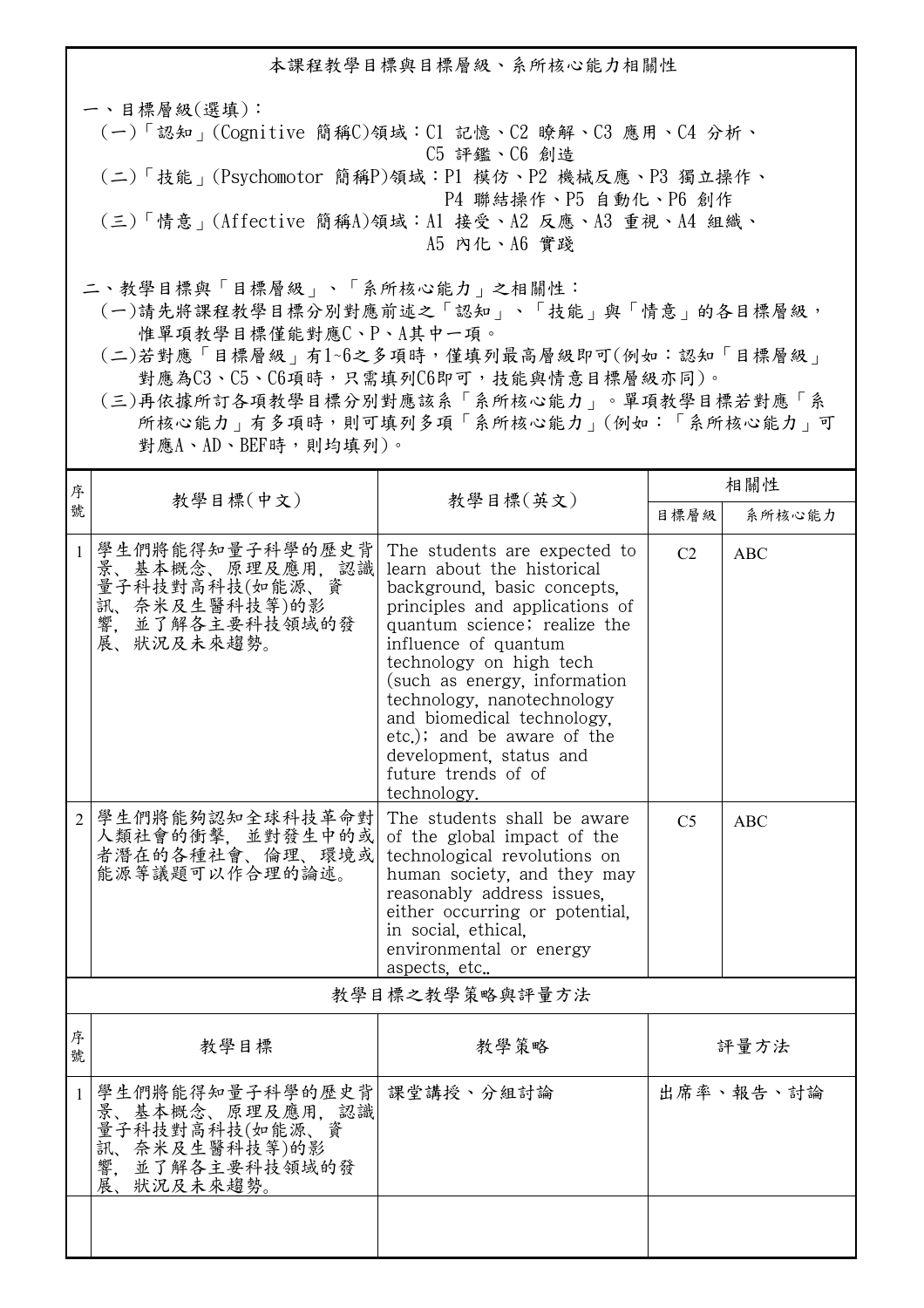|               |                            | 人類社會的衝擊, 並對發生中的或<br>者潛在的各種社會、倫理、環境或<br>能源等議題可以作合理的論述。 | 學生們將能夠認知全球科技革命對  課堂講授、分組討論                     | 出席率、報告、討論 |  |  |
|---------------|----------------------------|-------------------------------------------------------|------------------------------------------------|-----------|--|--|
|               | 本課程之設計與教學已融入下列本校基本素養與核心能力  |                                                       |                                                |           |  |  |
| 淡江大學基本素養與核心能力 |                            |                                                       | 內涵說明                                           |           |  |  |
|               | 表達能力與人際溝通                  |                                                       | 有效運用中、外文進行表達,能發揮合作精神,與他人共同<br>和諧生活、工作及相處。      |           |  |  |
|               |                            | 科技應用與資訊處理                                             | 正確、安全、有效運用資訊科技,並能蒐集、分析、統整與<br>運用資訊。            |           |  |  |
|               |                            | 洞察未來與永續發展                                             | 能前瞻社會、科技、經濟、環境、政治等發展的未來,發展<br>與實踐永續經營環境的規劃或行動。 |           |  |  |
|               |                            | 學習文化與理解國際                                             | 具備因應多元化生活的文化素養,面對國際問題和機會,能<br>有效適應和回應的全球意識與素養。 |           |  |  |
|               |                            | 自我了解與主動學習                                             | 充分了解自我,管理自我的學習,積極發展自我多元的興趣<br>和能力,培養終身學習的價值觀。  |           |  |  |
|               |                            | 主動探索與問題解決                                             | 主動觀察和發掘、分析問題、蒐集資料,能運用所學不畏挫<br>折,以有效解決問題。       |           |  |  |
| 團隊合作與公民實踐     |                            |                                                       | 具備同情心、正義感,積極關懷社會,參與民主運作,能規<br>劃與組織活動,履行公民責任。   |           |  |  |
| 專業發展與職涯規劃     |                            |                                                       | 掌握職場變遷所需之專業基礎知能,管理個人職涯的職業倫<br>理、心智、體能和性向。      |           |  |  |
|               |                            |                                                       |                                                |           |  |  |
|               |                            |                                                       | 授課進度表                                          |           |  |  |
| 週<br>坎        | 日期起訖                       |                                                       | 內 容 (Subject/Topics)                           | 備註        |  |  |
| 1             | $100/09/05$ ~<br>100/09/11 | 課程簡介                                                  |                                                |           |  |  |
| 2             | $100/09/12$ ~<br>100/09/18 | 量子科學發展的背景                                             |                                                |           |  |  |
| 3             | $100/09/19$ ~<br>100/09/25 | 量子科技之基本概念與應用                                          |                                                |           |  |  |
| 4             | $100/09/26$ ~<br>100/10/02 | 量子科技與高科技                                              |                                                |           |  |  |
| 5             | $100/10/03$ ~<br>100/10/09 | 量子科技與能源                                               |                                                |           |  |  |
| 6             | $100/10/10$ ~<br>100/10/16 | 全球能源及能源革命                                             |                                                |           |  |  |
| 7             | $100/10/17$ ~<br>100/10/23 | 能源及節能科技:可再生能源                                         |                                                |           |  |  |
| 8             | $100/10/24$ ~<br>100/10/30 |                                                       | 能源及動力科技革命;氫能、燃料電池、動力電池                         |           |  |  |
| 9             | $100/10/31$ ~<br>100/11/06 | 期中考試週                                                 |                                                |           |  |  |
| 10            | $100/11/07$ ~<br>100/11/13 | 酸雨等                                                   | 全球環境議題:全球暖化/京都議定書、臭氣層危機及                       |           |  |  |